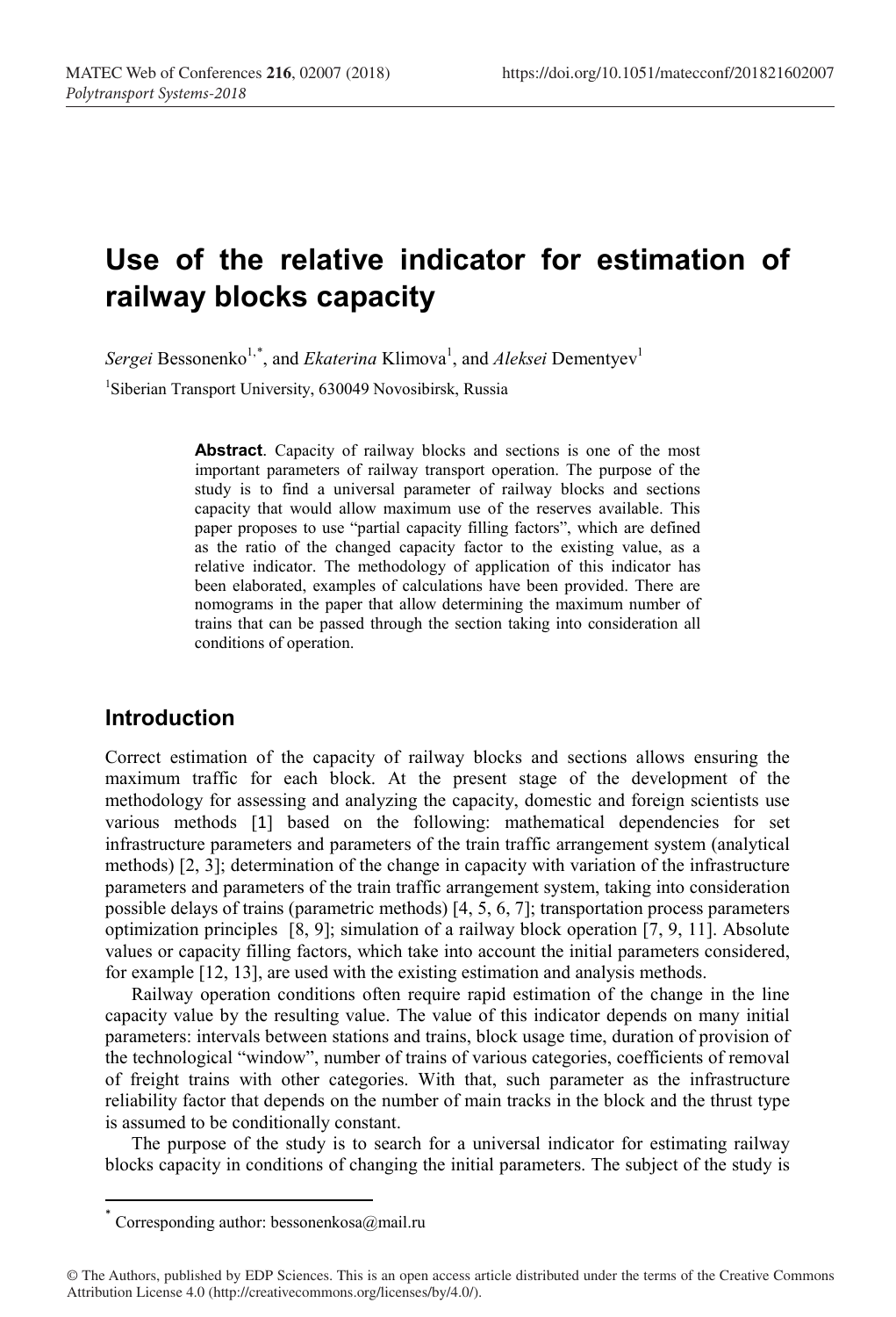railway blocks capacity, the object of the study is railway blocks, sections and operating domains. The novelty of this study consists in the use of a relative indicator that depends on the minimum set of variable parameters.

#### **Research methods**

At present, determination of intervals between stations and trains and of the railway section capacity is performed in accordance with the applicable Instructions [114, 2]. The final result of the calculations is the capacity filling factor that shows the proportion of scheduled graph threads occupied by real trains. Factor analysis of the effect of the following initial parameters for the i-th version of the block operation on the capacity filling factor has been performed within the scope of the study:

1) time parameter that characterizes the type of the train traffic schedule used *Т<sup>i</sup>* (for example, for single-track blocks, schedule period,  $T_f^i$ , for double-track blocks, the estimated interval between trains in the package,  $I_p^i$ ), minutes;

2) estimated freight trains traffic parameters -  $N_f^i$ , passenger trains traffic parameters -  $N_{ps}^i$ , etc., of the k-th category  $N_k^i$ ;

3) coefficient of freight trains removal by passenger trains,  $\varepsilon_{ps}^{i}$ , etc., of the k-th category  $\varepsilon_k^i$ ;

4) duration of provisioning of technological infrastructure breaks,  $t_{tech}^i$ , minutes.

It is proposed to use the relative indicator of " $k_{ri}$ ", the quotient of capacity filling factors as the ratio between the changed capacity filling factor and the existing value" to estimate the effect of the initial parameters on the final result. The indicator shall be calculated by the following formula:

$$
k_{r,i} = \frac{k_{ch}}{k_{exis}},\tag{1}
$$

where  $k_{ch}$ ,  $k_{exis}$  are the values of the capacity filling factor for new (changed) and existing railway block operation conditions, respectively.

This indicator is a dimensionless value and reflects how many times the block capacity filling factor will change with the change in the initial parameters.

With that, all calculations are performed regarding the initial conditions that correspond to the minimum set of parameter values.

Thus, the generalized formula for calculation of the relative indicator in conditions of changing of all the aforementioned initial parameters will take the following form:

$$
k_{r,i} = \frac{N_n^{ch} \cdot N_n^{exis}}{N_n^{exis} \cdot N_n^{ch}} = \frac{(1440 - t_{tech}^{exis}) \cdot T_{ch} \cdot (N_{fr}^{ch} + \varepsilon_{ps}^{ch} \cdot N_{ps}^{ch} + \sum \varepsilon_k^{ch} \cdot N_k^{ch}}{(1440 - t_{tech}^{ch}) \cdot T_{exis} \cdot (N_{fr}^{exis} + \varepsilon_{ps}^{exis} \cdot N_{ps}^{exis} + \sum \varepsilon_k^{exis} \cdot N_k^{exis})},
$$
(2)

where  $N^i$  is the required capacity for the i-th variant of operation of the railway block, trains or pairs of trains;

 $N^i_\nu$  is the existing capacity for the i-th variant of operation of the railway block, trains or pairs of trains.

The following are special cases: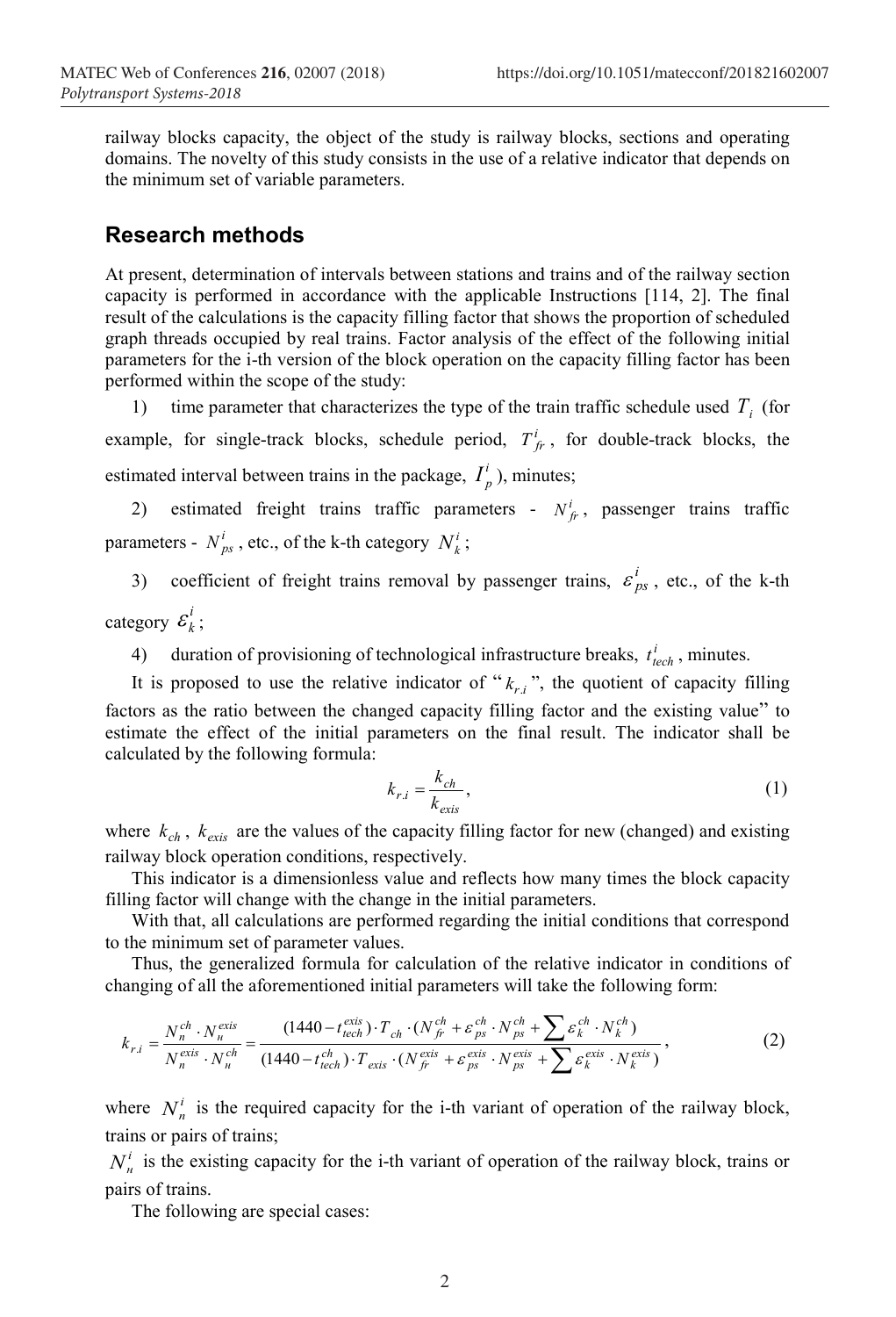А) change of the existing blocks capacity as a result of varying of the following: - the time parameter and the duration of provisioning of technological "windows":

$$
k_{r,i} = \frac{N_{\mu}^{exis}}{N_{\mu}^{ch}} = \frac{(1440 - t_{tech}^{exis}) \cdot T_{ch}}{(1440 - t_{tech}^{ch}) \cdot T_{exisi}} \tag{3}
$$

- the time parameter:

$$
k_{r.i.} = \frac{T_{ch}}{T_{exis}} \tag{4}
$$

- the duration of provisioning of technological "windows":

$$
k_{r,i} = \frac{(1440 - t_{tech}^{exis})}{(1440 - t_{tech}^{ch})} ;
$$
 (5)

B) change of the required blocks capacity as a result of varying of the following:

- the number of trains of various categories and the freight trains removal coefficients:

$$
k_{r,i} = \frac{N_n^{ch}}{N_n^{exis}} = \frac{N_{f\dot{r}}^{ch} + \varepsilon_{ps}^{ch} \cdot N_{ps}^{ch} + \sum \varepsilon_k^{ch} \cdot N_k^{ch}}{N_{f\dot{r}}^{exis} + \varepsilon_{ps}^{exis} \cdot N_{ps}^{exis} + \sum \varepsilon_k^{exis} \cdot N_k^{exis}} \tag{6}
$$

- the number of trains of various categories:

$$
k_{r.i.} = \frac{N_{f_r}^{ch} + \varepsilon_{ps}^{exis} \cdot N_{ps}^{ch} + \sum \varepsilon_k^{exis} \cdot N_k^{ch}}{N_{f_r}^{exis} + \varepsilon_{ps}^{exis} \cdot N_{ps}^{exis} + \sum \varepsilon_k^{exis} \cdot N_k^{exis}} \t{7}
$$

- the freight trains removal coefficients:

$$
k_{r.i} = \frac{N_{fr}^{exis} + \varepsilon_{ps}^{ch} \cdot N_{ps}^{exis} + \sum \varepsilon_{k}^{ch} \cdot N_{k}^{exis}}{N_{fr}^{exis} + \varepsilon_{ps}^{exis} \cdot N_{ps}^{exis} + \sum \varepsilon_{k}^{exis} \cdot N_{k}^{exis}}.
$$
(8)

The methodology described was used to perform calculations to estimate the use of the capacity of a number of railway blocks and sections. The calculated data showed that a more efficient use of capacity reserves was possible in a number of cases.

A conditional railway section, the characteristics of which are as close as possible to the real railway line is adopted as the object of approbation in the article: a double-track section equipped with automatic block system, electrified, only allows two categories of trains, namely, freight and passenger trains.

See the characteristics of changes in the initial values in Table 1.

**Table 1.** Characteristics of changes in the initial values.

| Initial parameter                                                  | UOM   | Minimum value | Maximum value | Step of<br>changing |
|--------------------------------------------------------------------|-------|---------------|---------------|---------------------|
| calculated interval between<br>freight trains, minutes             | mın   |               | 11            |                     |
| calculated traffic intensity of<br>freight trains                  | train | 40            | 90            | 10                  |
| calculated traffic intensity of<br>passenger trains                | train |               | 30            |                     |
| coefficient of removal of<br>freight trains by passenger<br>trains |       |               |               | (1)                 |

## **Results**

The study results showed that the dependence of the quotient of capacity filling factors (or the relative indicator)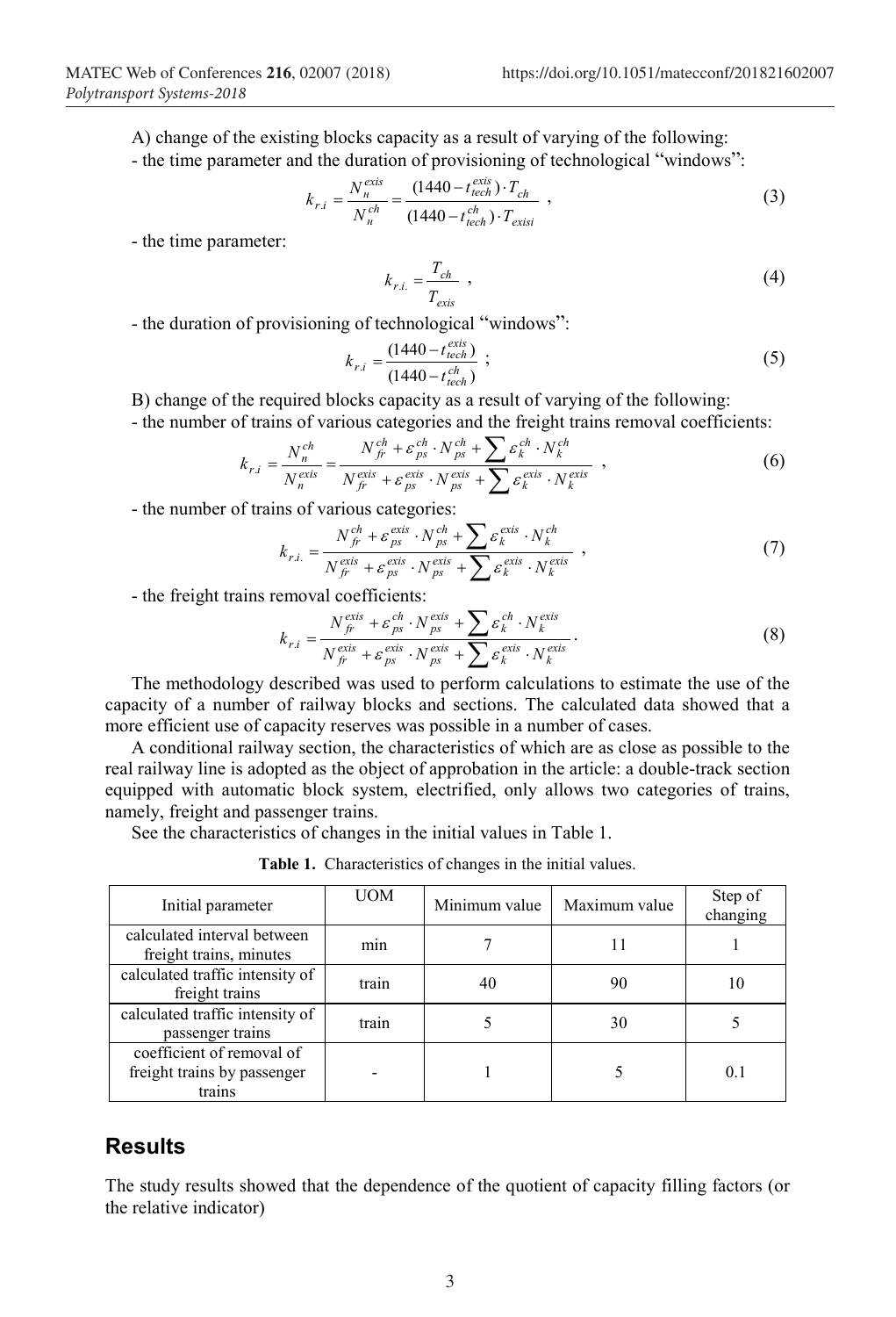А) only on the time parameter (design interval between trains ) is direct, linear, and proportional, i.e., as value  $I_n$  is increased by 2 times, value  $k_{on}$  is increased by 2 times;

B) only on the "window" duration is direct, non-linear, and non-proportional;

C) on other possible cases of changing of the initial parameters is direct, linear, and non-proportional.

Nomograms for the following special cases were built as an example that illustrates the dependency of the relative indicator on the initial parameters:

- in conditions of the growth in the estimated number of freight trains with the fixed number of passenger train equal to 15 (Fig. 1);

- in conditions of the growth in the number of passenger trains with the fixed number of freight train equal to 60 (Fig. 2).

In both cases, the coefficient of removal of freight trains by passenger trains also varies.

Besides, horizontal lines on the graphs show the limiting values of the permissible capacity filling factor referred to the initial value of the section capacity filling factor. This makes it possible to determine the limiting values of the removal coefficient and/or the number of trains, provided that the capacity filling factor for this variant of combinations of parameters does not exceed the limiting value.

For example, with the freight trains traffic intensity of 50 and the design interval between trains of 10 minutes, reliable passing of trains through the section is only ensured if the coefficient of removal of freight trains by passenger trains does not exceed the value of 4. Otherwise, the absolute value of the capacity filling factor will exceed the permissible value (0.99 for double-track blocks).



**Fig. 1.** Graphs of dependency of the relative indicator on changes in removal coefficients with the variable number of freight trains and the fixed number of passenger trains (15 trains).

However, it must be noted here that the interval between trains in the package must be taken into consideration when calculating the absolute value of the capacity loss due to increasing of the removal coefficient, as it affects the existing capacity of the section.

The following are initial conditions on the graphs presented: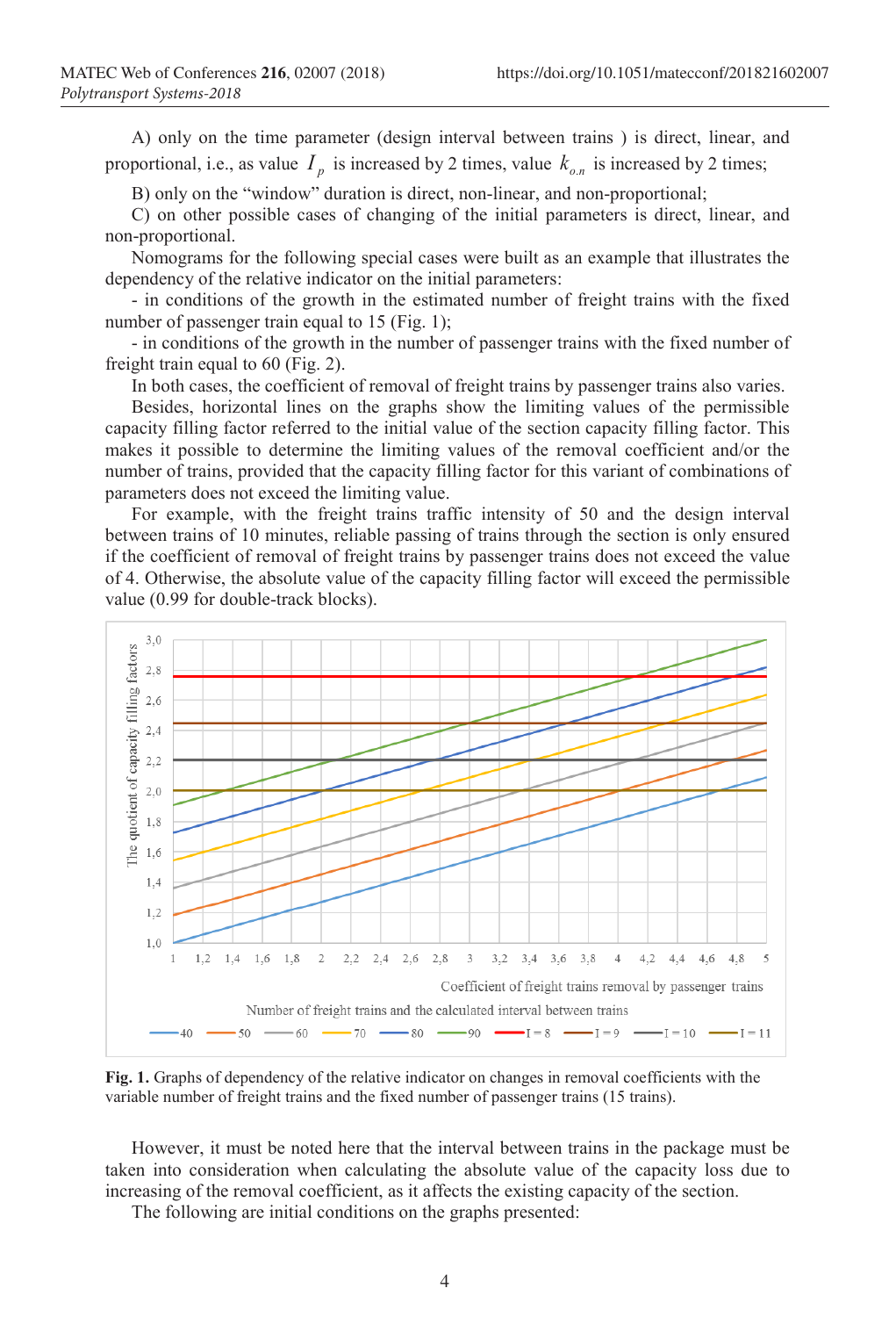- for Figure 1: the number of passenger trains is 15, the number of freight trains is 40, the coefficient of removal of freight trains by passenger trains is 1;

- for Figure 2: the number of passenger trains is 5, the number of freight trains is 60, the coefficient of removal of freight trains by passenger trains is 1.

Graphs allow quick determining the number of times by which the capacity filling factor will grow with increasing of the coefficient of removal of freight trains by passenger trains (with the fixed number of freight and passenger trains).

With that, in conditions of changing the number of freight trains, the graph threads will be parallel to each other at the same distance (Fig.1). With changes in the number of passenger trains, the graph threads will be crossed in the negative zone of the coefficient of removal of freight trains by passenger trains (Fig.2).



**Fig. 2.** Graphs of dependency of the relative indicator on changes in removal coefficients with the variable number of passenger trains and the fixed number of freight trains (60 trains).

In conditions of transition from the parallel graph type to the non-parallel type, the coefficient of removal of freight trains by passenger trains may be changed from 1 to 2.5, which corresponds to the quotient of capacity filling factors equal to 1.409 (Fig.1, with 40 freight trains and 15 passenger trains. It means that the required capacity will grow by 1.409 times, from the value of 55 trains to the value of 77.5 trains, the capacity filling factor will change from 0.359 to 0.506 with the interval between trains in the package equal to 8 minutes.

In conditions of increasing of the coefficient of removal of freight trains by passenger trains from 1.5 to 2.5, the quotient of capacity filling factors will increase from 1.136 to 1.409. It means that the required capacity will grow by  $1.409/1.136 = 1.24$  times, from the value of 62.5 trains to the value of 77.5 trains, the capacity filling factor will change from 0.359 to 0.506.

Besides, the graphs presented allow determining the change in the capacity filling factor in the case of changing of both parameters For example, the first condition corresponds to 10 passenger trains with the removal coefficient equal to 3, the second condition corresponds to 15 passenger trains with the removal coefficient equal to 2. Figure 2 is used to determine the change in the filling factor regarding the initial conditions (the number of passenger trains is 5, the number of freight trains is 60, the coefficient of removal of freight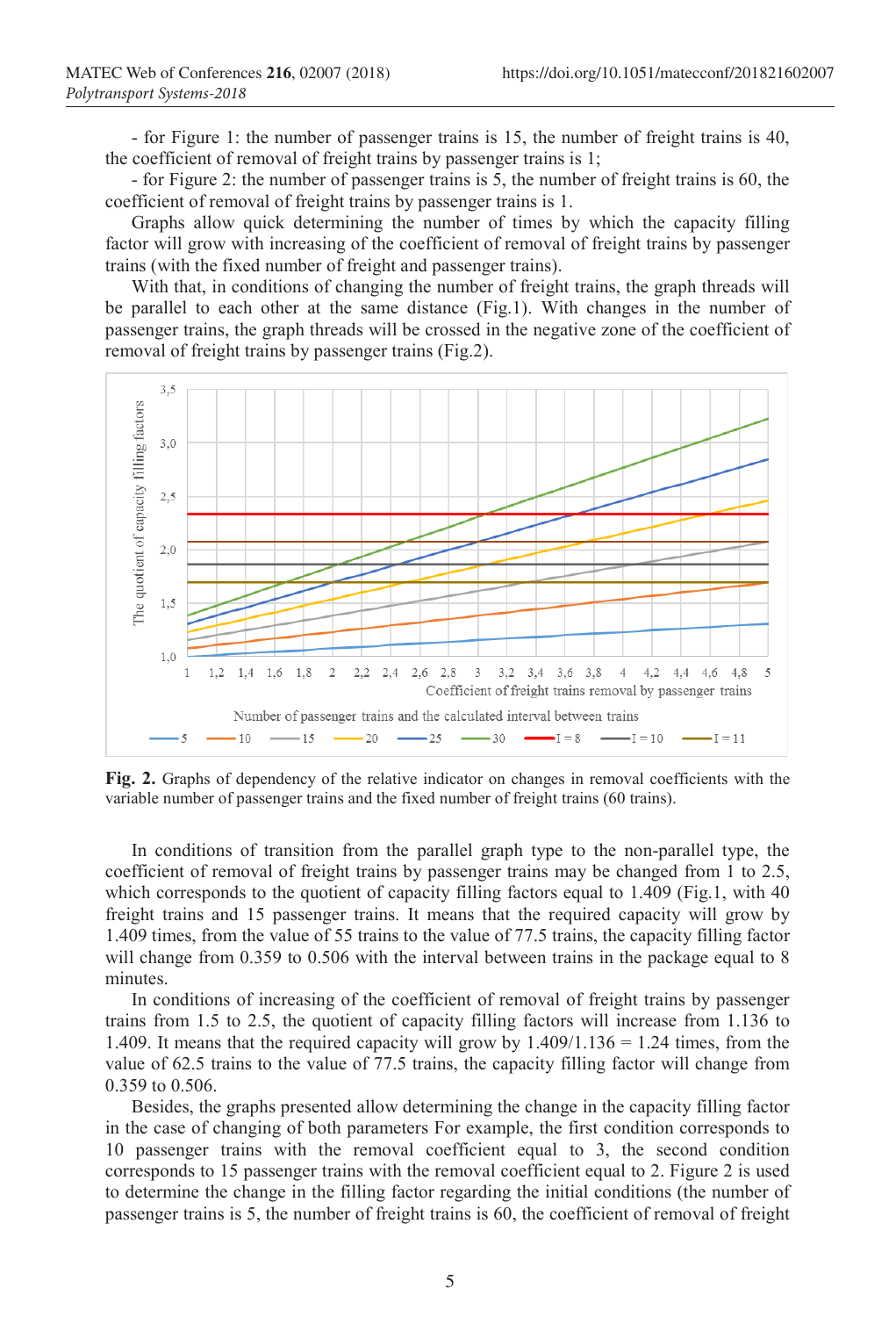trains by passenger trains is 1). In accordance with the first condition, it is 1.385, in accordance with the second condition, it is also 1.385. I.e., the specified combinations of the initial parameters have equal values for the capacity filling factors and the transition from one variant to the other one will be equivalent and will not cause an increase in the capacity filling factor.

The graph of changing of the coefficient of removal of freight trains by high-speed trains from 1 to 9 with the number of passenger trains of 25, the coefficient of removal of freight trains by passenger trains equal to 2 and the number of freight trains of 60 was built for modeling the change in the capacity in conditions of introduction of high-speed passenger trains (Fig.3).



**Fig. 3.** Graphs of dependency of the relative indicator on changes in removal coefficients with the variable number of high-speed trains and the fixed number of passenger trains (25 trains) and freight trains (60 trains).

The graph built shows that if 2 high-speed trains run on the section, the removal coefficient must not exceed 5.6, if the design interval between trains is 10 minutes. Otherwise, the absolute value of the capacity filling factor will exceed the permissible value. No reliable passing of trains through the section will be ensured.

Besides, the graph allows determining the maximum values of the number of highspeed trains and removal coefficients on condition of provision of reliable passing of trains through the block, section or the operating domain. With the design interval between trains equal to 8 minutes, the maximum number of high-speed trains is 6 with the removal coefficient of not more than 6.9.

### **Conclusion**

The paper proposes a new relative indicator for estimating railway blocks capacity - the quotient of the capacity filling factors. The use of the relative indicator allows estimating the change in railway blocks capacity with the change in the number of trains and the intervals between them, including the conditions of circulation of high-speed passenger trains and during provisioning of technological "windows" of various duration.